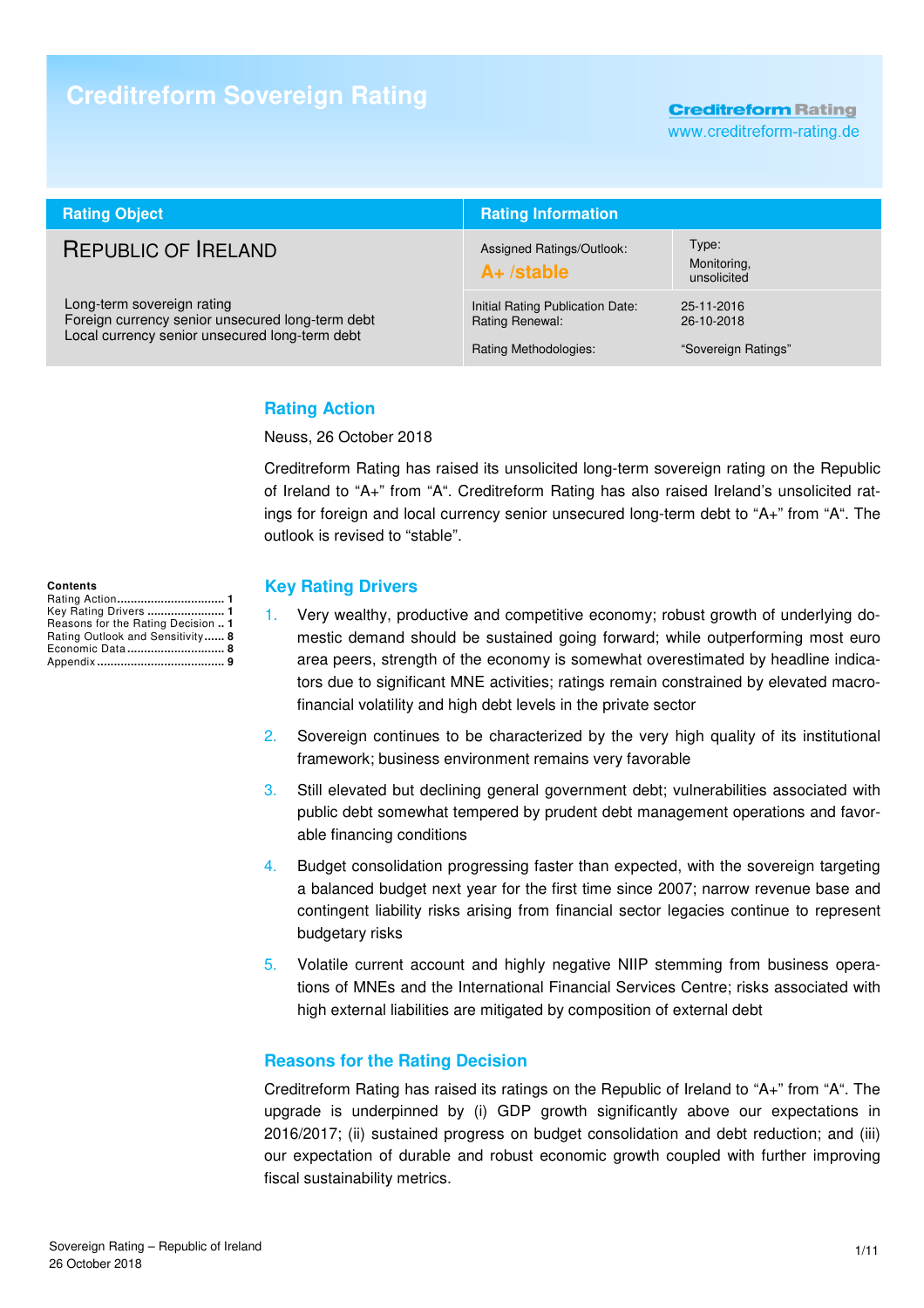Our assessment of Ireland's macroeconomic performance incorporates high levels of wealth and productivity, as well as dynamic economic growth underpinned by a recovering labor market. These strengths are set against elevated private sector debt and a high degree of macro-financial volatility.

Ireland continues to exhibit a prosperous economy with GDP per capita estimated to post at USD 73,215 in 2017 (in PPP terms, IMF data), the sixth-highest per capita income in the world. Within the euro area, only Luxembourg (USD 105,148) had a higher GDP per capita last year. High levels of wealth are a result of a strong presence of high valueadded industries in the Irish economy. At the end of 2017, ICT and financial services accounted for 9.9 and 7.7% of total gross value added respectively, as compared to 5.1 and 4.8% in the EU as a whole. Moreover, the economy featured a very productive workforce. Standing 89.3% above EU-28 levels, nominal labor productivity per person was the highest observed in any member state last year. To be sure, we are aware that GDP and labor productivity figures are generally overstated due to a very high degree of financial openness and a significant presence of multinational enterprises (MNEs), which hampers comparability across our country sample. Modified gross national income (GNI\*), which strips out net factor income of redomiciled companies, depreciation on aircraft leasing, and R&D service imports, indicates that the underlying economy is about 40% smaller than suggested by GDP figures.

We observe that the Irish economy has continued to thrive. In 2017, the economic upswing gathered further momentum, with real GDP growth leaping from 5.0 to 7.2% - the highest growth rate in the euro area. However, as was seen in 2015/16, national account indicators were heavily distorted by business operations of Irish-based MNEs again, which arguably have limited links to the domestic economy. As a result, headline aggregates understated the growth contribution from domestic demand, while significantly overstating the impact of net exports.

Export growth almost doubled from 4.4 to 7.8%, mainly driven by rapidly rising service exports, which edged up by 16.2% y-o-y (2016: 11.0%). Export figures were inflated by contract manufacturing, which gained momentum in the second half of 2017, and by sizeable royalty payments on intellectual property. According to CSO data, financial outflows attributable to royalties and licenses increased by 19.3% (2016: 9.9%). At the same time, imports contracted sharply after having posted double-digit growth in 2014-16. The total volume of imported goods and services imports fell by 9.4% in 2017 (2016: +18.5%), resulting from declining business service imports (-24.2% y-o-y), which include among others the transfers of intellectual property from abroad (patent on-shoring) and aircraft leasing activities. These developments were also mirrored by weakly performing headline investment. After growing by 51.1 and 51.4% in 2015 and 2016, gross fixed capital formation contracted by 31.0% last year. While construction investment (dwellings, roads & other buildings) maintained its strong growth momentum and increased by 17.4% (2016: +18.3%) on the back of brisk demand for housing, capital expenditures related to R&D more than halved (-54.2%) from 2016 levels. By contrast, private consumption continued to show solid growth. Buttressed by the further improving labor market situation and rising real wages, household spending expanded by 1.6% last year.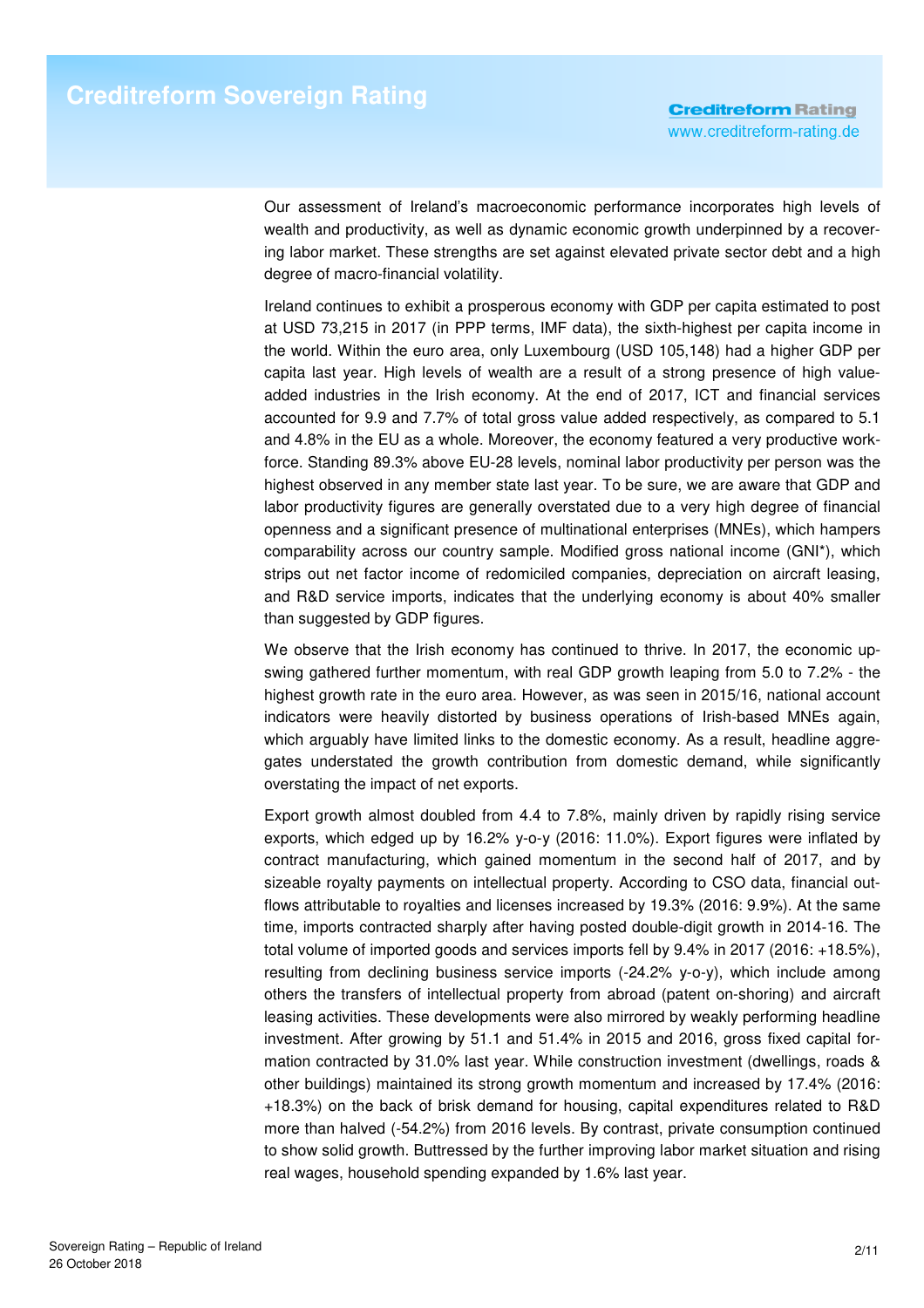To account for sizeable swings in investment and trade figures stemming from MNEactivities, the Central Statistical Office (CSO) has recently introduced alternative indicators, which appear more appropriate to assess underlying activity in the domestic economy. As illustrated by these metrics, domestic demand somewhat decelerated in 2017, nevertheless developing more dynamically than suggested by national accounts data. Underlying domestic demand, which excludes the volatile components of investment in intangibles and aircraft leasing, grew by 2.9% in 2017, down from 5.1% one year before. At the current juncture, domestic demand is not driven by excessive credit growth or substantial FDI inflows.

Looking ahead, economic prospects remain favorable. Notwithstanding our expectation of easing output growth, real GDP should expand by a still high 6.5 and 4.5% in 2018 and 2019. As opposed to last year, we expect headline figures to be more aligned with the underlying trends in the domestic economy. While net exports should continue to add to the economic expansion, domestic demand is set to become the main growth driver.

Although consumer confidence as measured by the ESRI/KCB index has somewhat weakened more recently, sentiment is still consistent with sustained growth in private consumption at current levels. More importantly, we believe that a rising net worth of households fueled by increasing house prices and further improving labor market conditions should provide tailwinds to consumption this year. Unemployment, which has been on a continuous downward path since 2012, dropped to 5.8% in Q2-18 (Q2-17:  $6.6\%$ ) – the lowest level since 2008 (Q1-08: 5.4%). Going forward, redundancies should continue to fall, though at a somewhat slower pace, as the unemployed increasingly consist of harder-to-employ individuals. The tightening labor market should exercise an increasing upward pressure on wages. Posting an annual growth rate close to 3% in the first six months of the year, average weekly earnings recorded the strongest growth since 2009. Meanwhile, inflation prospects remain moderate. After having stalled in 2017 (+0.3%), partly reflecting the depreciation of the pound sterling, HICP inflation should tick up to 0.9% this year, mainly driven by increasing energy and service prices.

Rising consumer spending should coincide with stabilizing headline investment. While IP investment is expected to remain weak, the ongoing recovery in real estate prices coupled with governmental efforts to promote a higher supply of residential buildings (see below) should continue to buoy construction activity in 2018/19. Regulatory requirements applying to residential construction were eased in Mar-18 and the process of receiving construction permits on large-scale projects was also facilitated. A draft law intending to improve access to finance for real estate developers was presented in Jan-18 and is currently subject to parliamentary consultation. The bill provides for the establishment of a new entity "Home Building Finance Ireland" (HBFI), which should be funded with EUR 750m from Ireland's Strategic Investment Fund. It is envisaged that HBFI will commence lending activity by the end of the year. Against this backdrop, we believe that construction investment will remain on its growth trajectory. While imports should evolve at a modest pace, exports should continue to experience robust growth over our forecast horizon. Drawing on balance of payments data, total exports (in nominal terms) were up 8.1%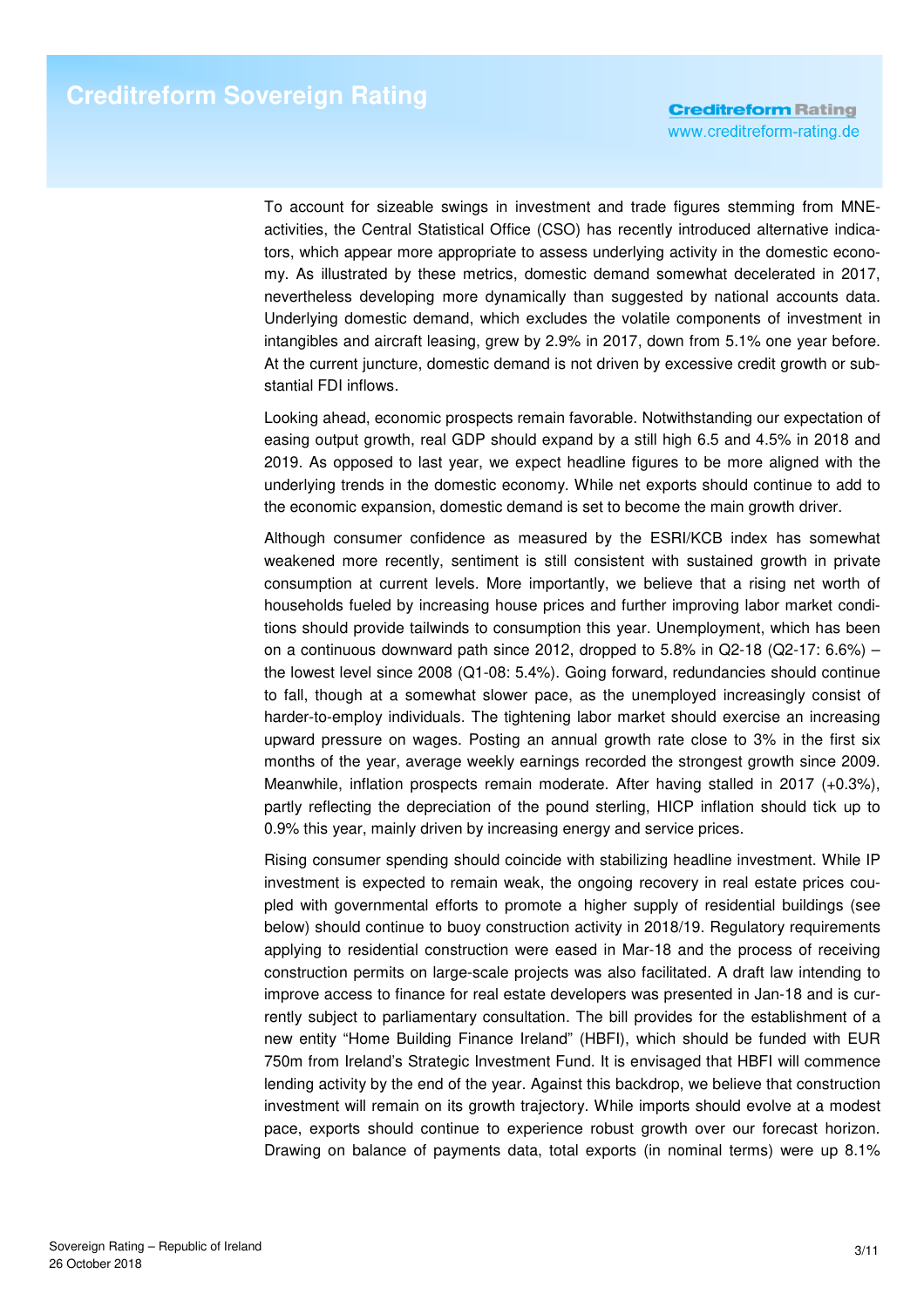y-o-y in the first half of 2018, with both merchandise (+9.8%) and service exports (+6.1%) performing well.

To be sure, our growth projection is contingent on the materialization of our baseline scenario, which assumes an orderly Brexit in March 2019 followed by a transition period, which ensures greater continuity for both corporate and consumers. Despite very difficult negotiations between the UK and the EU, we still believe that both parties will eventually reach an agreement, preventing a disorderly departure of the UK in March 2019. In view of Ireland's strong economic ties with the UK, the National Treasury Management Agency (NTMA) estimates, that a hard Brexit could dent GDP growth by almost 4% over a 5-year period. In the same vein, changes in the international tax-environment could dampen growth going forward. Against the background of the recently implemented US corporate tax reform and the upcoming adoption the EU's Anti-Tax Avoidance Directives (ATAD I and II), FDI inflows could turn out lower than in recent years.

Ireland's credit rating continues to be buttressed by the very high quality of its institutions. The sovereign outperforms its A-rated peers and the euro area median by a considerable margin along all dimensions of the World Bank's Worldwide Governance Indicators (WGIs). Ireland exhibits a high quality of policy formulation and implementation (Government Effectiveness rank 28/209), as well as a high degree of confidence in contract enforcement, property rights and courts (Rule of Law rank 24/209). This compares favorably with EA-19 median ranks of 33 and 32 respectively. Moreover, Ireland as a small, open economy with a trade-to-GDP ratio of 209.4% (2017) continues to greatly benefit from EU and euro area membership in our opinion. Although intra-EU exports made up for a moderate 47.4% (services) and 39.6% (goods) of total exports in 2017, we believe that the country is a main beneficiary of the Single Market. Thanks to its membership in the European customs union and relatively low corporate tax rates, Ireland serves as a hub for numerous MNEs (in particular from the US) to run their European business operations. Moreover, we regard Ireland's euro area membership as a credit positive. Given the economy's strong trade and financial interlinkages, we believe that advantages associated with the euro as a reserve currency outweigh the lack of monetary flexibility. In the past, Ireland often displayed notable inflation and interest rate gaps towards the euro area, pointing to some inefficiencies in monetary policy transmission.

In general, the Irish economy is characterized by a high degree of market flexibility and business sophistication, which we believe are vital competitive assets. The high level of competitiveness is indicated by the World Economic Forum's global competitiveness index. In the most recent report, the sovereign was ranked  $23<sup>rd</sup>$  out of 140 economies, with the index components labor market (rank 7), business dynamism (rank 10), and skills (rank 15) standing out as particular strengths. The favorable business environment is also reflected by Ireland's ranking in the EU 2017 SME performance review. As regards entrepreneurship, innovation, and the responsiveness of the administration, Ireland outperforms the EU-28 average by far. Nevertheless, the Irish government is continuously working on fostering innovation and entrepreneurship. While the implementation of the "Enterprise Ireland Strategy 2017-20" is ongoing, the government launched a public sec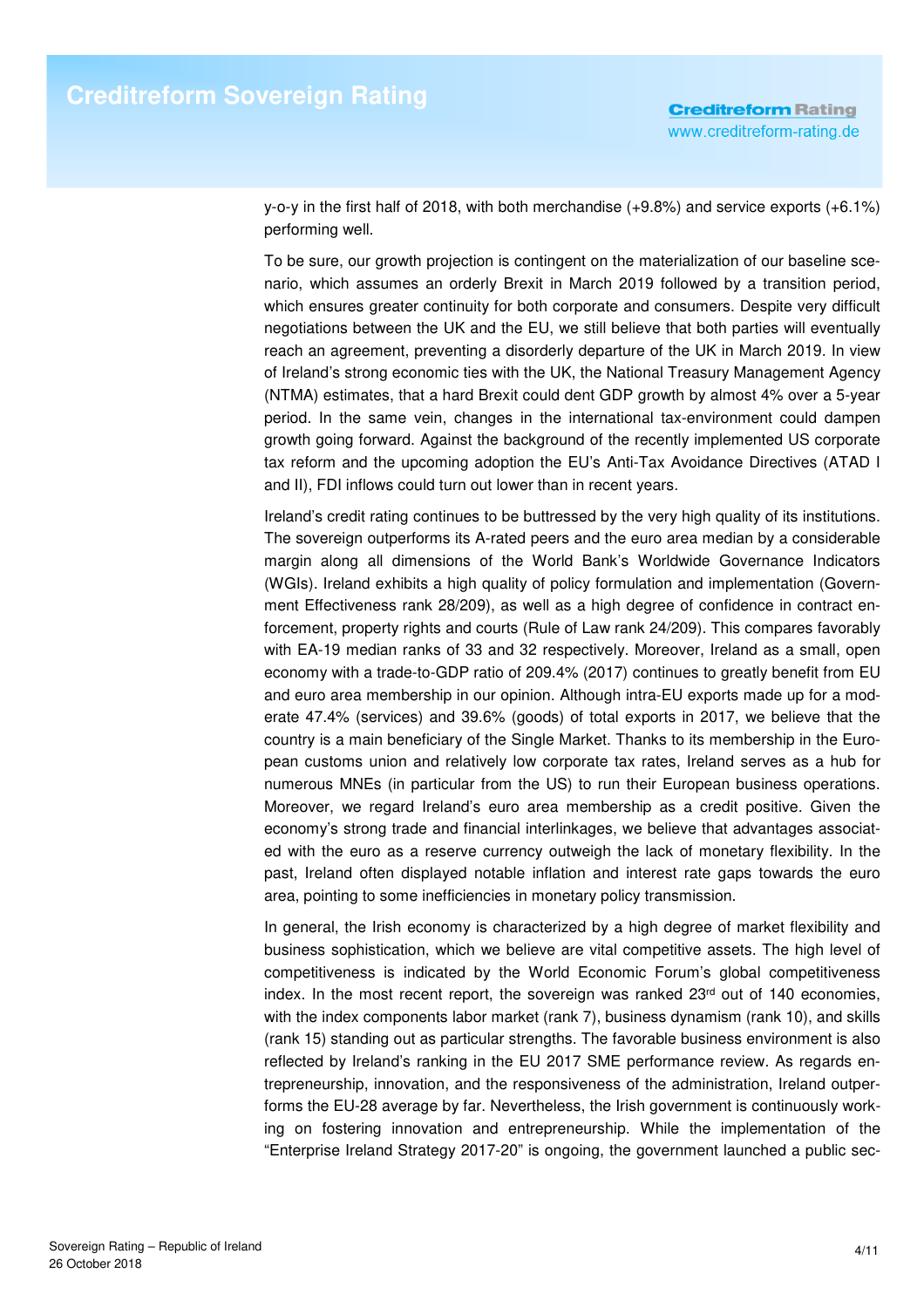tor reform in Dec-17 ("Our Public service 2020") which aims to accelerate digital delivery of administrative services and strengthen performance management in the public sector.

The sovereign's budgetary position continued to improve in 2017. On the back of brisk revenue growth and falling interest expenses, Ireland's fiscal deficit narrowed from 0.5 (2016) to 0.2% of GDP in 2017. Thus, the government slightly outperformed its deficit target (0.4% of GDP) as foreseen in the 2017 stability program. Excluding one-offs, namely the refund of water charges and statistical reclassifications (inclusion of Approved Housing Bodies into the general government sector), the budget was broadly balanced.

Taking into account that the actual tax outturn was on profile after the first three quarters of the year, Ireland appears to be on track to meet its fiscal target of -0.1% of GDP in 2018. This year's budget provides moderate tax relief for low to middle-income earners. Among others, the Universal Social Charge has been reduced, income tax brackets have seen some adjustments, and the Earned Income Credit has been raised. Turning to the expenditure side, the budget 2018 allocates additional funds to healthcare and education. Most importantly, public investment is set to expand vividly, reflecting the implementation of the National Development Plan 2018-27. However, costs stemming from additional spending and tax relief should be partly offset by an increase in the stamp duty on nonresidential property from 2 to 6%, higher excise duties on tobacco, and the introduction of a sugar tax (effective from Apr-18).

Assuming no discretionary policy changes, we also expect the government to comply with its fiscal target in 2019. Thus, the budget should be balanced for the first time since 2007. Our expectation is underpinned by the fact that the government's budget projections have tended to be rather conservative in the past. Since 2011, the final budgetary outcome has outperformed the targets in the respective stability program in each year. In the absence of sharply decelerating GDP growth, we expect favorable revenue dynamics to carry over into 2019. While enduring growth in wages and employment should translate into higher PIT receipts, state revenues should also be boosted by a higher VAT rate on tourismrelated activities (up from 9 to 13.5%). With regard to the expenditure side of the budget, we observe mounting spending pressure, with policy priorities remaining broadly unchanged. As laid out in the budget draft 2019, gross voted capital expenditure should expand sharply in 2019, at a rate of 23.6%. In particular, tackling the housing shortage continues to rank high on the government's agenda. Hence, spending of the Housing, Planning and Local government Group is set to increase by 14.7% next year. This funding should allow to deliver over 4,000 additional homes (through the Social Housing Current Expenditure Program) and to accommodate an additional 16,760 households under the Housing Assistance Payment scheme.

Notwithstanding our expectation of further improving budgetary metrics in 2018-19, Ireland still faces some challenges regarding the stability of public finances. Multi-annual expenditure ceilings on the departmental level were frequently revised in the past, while the tax base continues to be relatively narrow and tilted towards CIT and PIT receipts, which could fluctuate with the economic cycle. In 2017, taxes on income and wealth made up for 40.4% of total general government revenue as compared with 27.8% in the EA-19. Moreover, the composition of its CIT-revenue leaves Ireland vulnerable to a cycli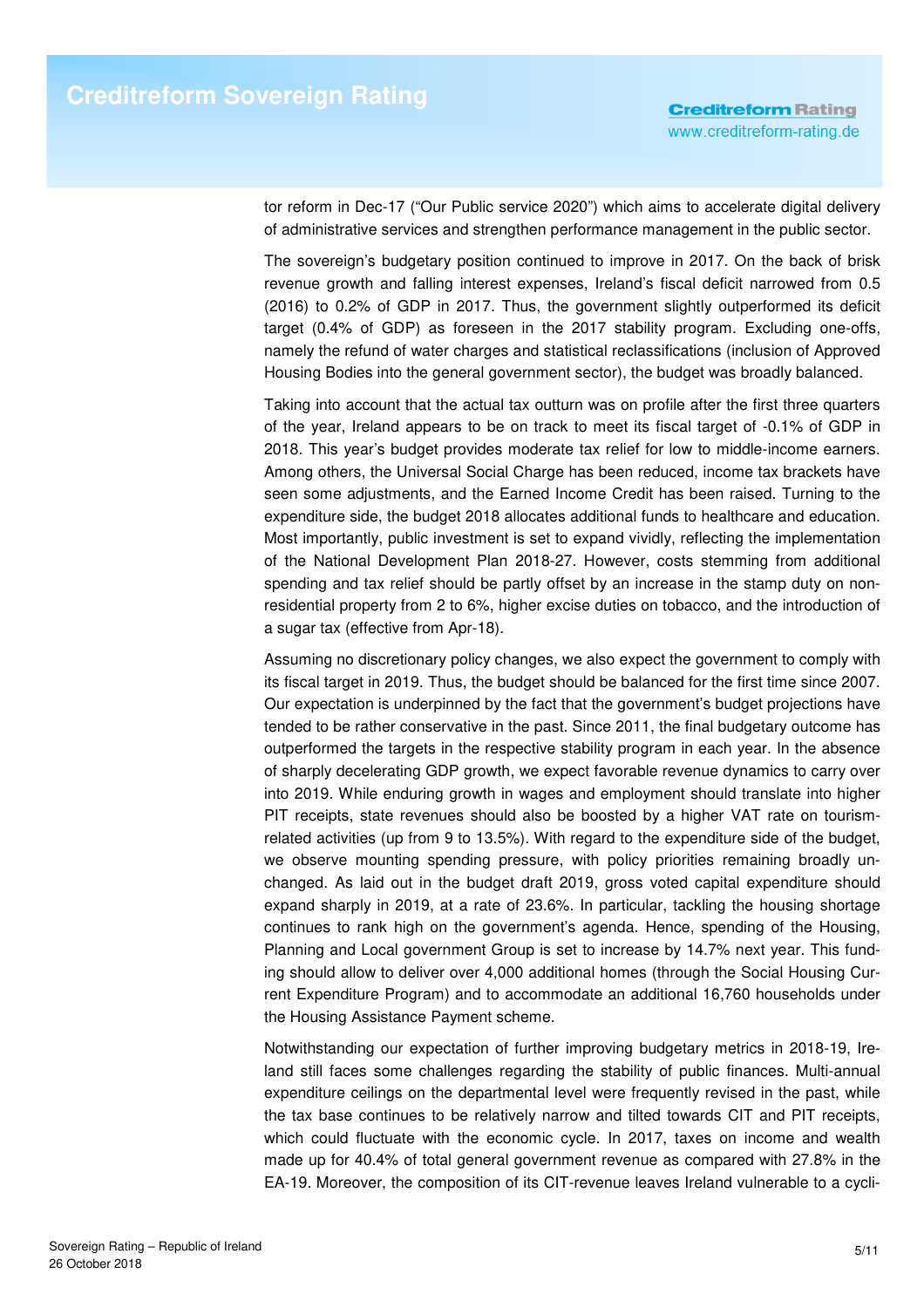cal downturn in the economy, MNE relocations, and changes in the international tax environment. As highlighted by the Irish Office of the Revenue Commissioners, foreignowned MNEs accounted for 80% of CIT payments in 2017. The report also states that the already high CIT concentration continued to increase. Up from 37% in 2016, gross receipts from the ten largest payers equaled 39% of total CIT revenue last year. We note, however, that Irish authorities are aware of risks stemming from a strong reliance on corporate taxes. To improve the resilience of public finances in the event of an external shock, the government approved the establishment of a "Rainy Day Fund" in May-18. The fund will be capitalized with EUR 1.5bn from Ireland's Strategic Investment Fund and receive annual capital injections in the amount of EUR 0.5bn from 2019 onwards.

On the back of brisk GDP growth, a lower-than-expected budget deficit and the sale of a EUR 3.4bn stake in Allied Irish Bank, Ireland made further progress on debt reduction in 2017. Public debt continued to decline for the fifth consecutive year, with the debt-to-GDP ratio falling from 73.4 (2016) to 68.4% in 2017. Debt-to-GNI\* also remained on a downward trajectory, decreasing from 114.1 to 111.1% in 2016-17. Other fiscal metrics also continued to improve. The sovereign's debt-to-revenue and interest-to-revenue ratio fell from 272.5 and 8.4% to 263.0 and 7.6% respectively. Nevertheless, debt levels remain elevated and compare unfavorably with A-rated peers.

Looking ahead, we believe that government debt should remain on a downward trajectory over the coming years, with the debt-to-GDP ratio approaching the 60%-mark by 2020. Deleveraging could proceed faster than anticipated, taking into account potential one-off receipts, which are currently not incorporated in our projections. In Sep-18, the Irish government stated that it has fully recovered EUR 13.1bn in disputed taxes from Apple (plus interest of 1.2 billion), which it will hold in an escrow account pending its appeal against the EU's tax ruling. Should the Irish tax arrangement with Apple finally be found to be incompliant with EU state aid rules, these funds could be directed towards debt reduction. In the same vein, additional proceeds from the re-privatization of state-owned banks could be used to pay down government debt. Yet, the government is seeking advisors in order to realize the value of its remaining stakes in Allied Irish Bank, Bank of Ireland and Permanent TSB.

We view debt sustainability risks to be partly mitigated by prudent debt management operations, which helped to smoothen the sovereign's redemption profile and lower its interest costs. In 2017, Ireland issued EUR 16.2bn in benchmark bonds with a weighted average maturity of 12.4 years and a weighted average yield of 0.89%. What is more, the NTMA made an early repayment to the IMF in the amount of EUR 4.5bn in Dec-17, paying off the last of its outstanding loans under Ireland's EUR 22.5bn Extended Fund Facility. In addition, EUR 1.0bn in bilateral bailout loans provided to Ireland by Sweden and Denmark were also repaid ahead of time. In our view, improving investor confidence in Ireland's economic prospects and steady demand by the ECB's ongoing PSSP has helped to keep yields on long maturities at low levels. Net purchases of Irish government securities added up to EUR 6.7bn last year. As of Sep-18, the ECB held EUR 29.6bn of Irish government debt under its PSPP.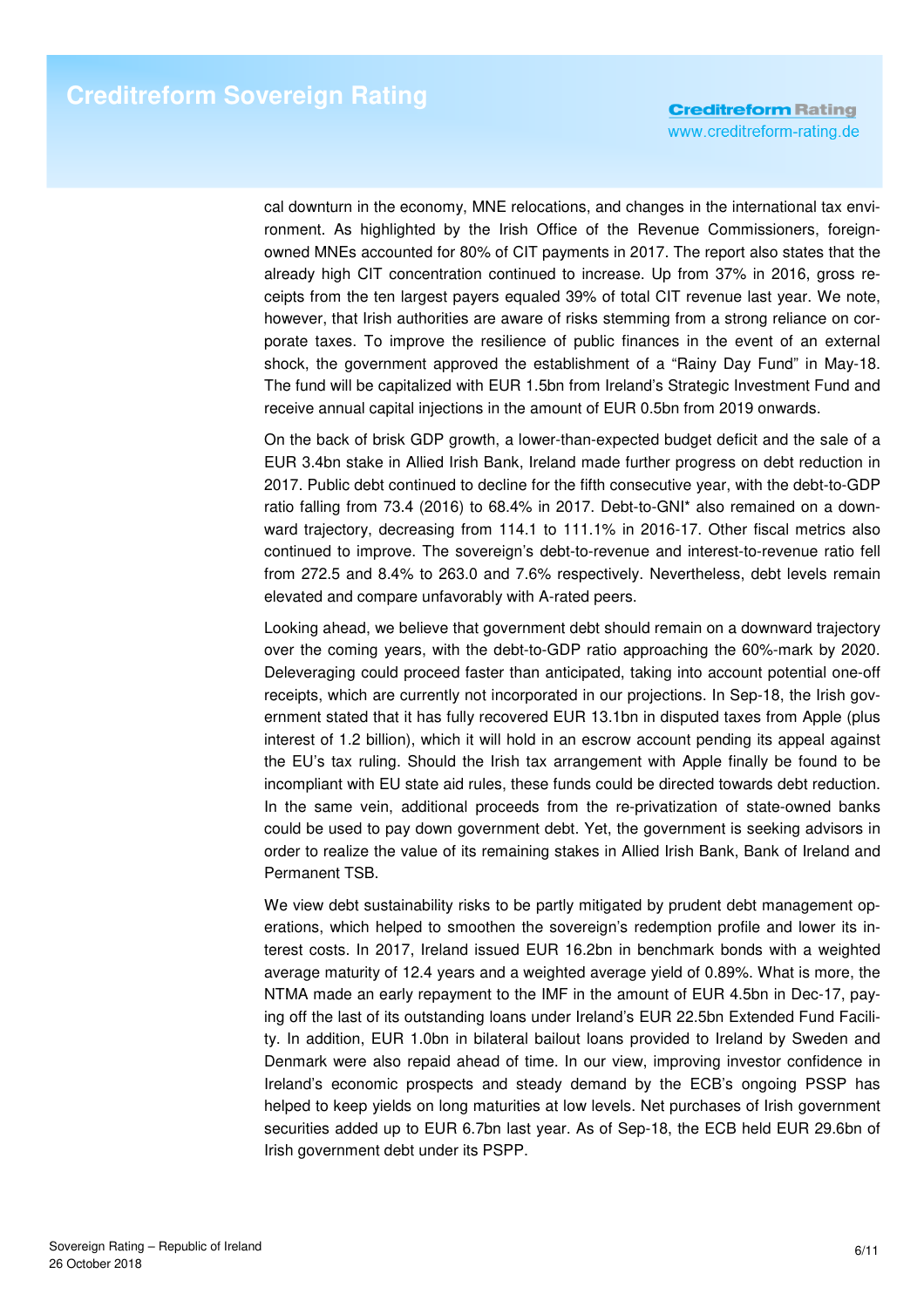The Irish banking sector (assets-to-GDP: 133.7% in Q1-18) remains a contingent liability risk to the sovereign, in our view. Despite last year's partial re-privatization of AIB, the state remains heavily exposed to developments in the domestic banking sector, as it continues to hold significant stakes in Allied Irish Bank, Bank of Ireland and Permanent TSB. Admittedly, financial stability in the Irish banking sector has increased since the beginning of 2017. Banks' profitability continued to improve and capital buffers were further strengthened. While return on assets (RoA) increased from 0.8 to 1.1% between Q1-17 and Q2-18, the CET1 ratio of the Irish banking sector climbed from 18.6 to 20.0% over the same period. This compares relatively well to a RoA of 0.5% and a CET1-ratio of 14.5% in the EU-28 as whole. Meanwhile, the large share of impaired assets on bank balance sheets still represents a challenge to the financial sector. Although the NPL ratio decreased from 11.8 (Q2-17) to 7.0% in Q2-18, it remains significantly higher than in the EU-28 (3.6%).

We also note that the recent decline in NPLs was mainly attributable to improvements in the commercial property sector, while mortgage arrears decreased only moderately. In Q2-18, mortgage arrears came in at a still high 15.0% of the total volume of outstanding mortgages, down from 16.6% in the year before. Furthermore, there was only a slight decrease in long-term mortgage arrears. At the latest count, mortgages more than 720 days past due accounted for a high 57.3% of total arrears (Q2-17: 57.8%). This is particularly noteworthy considering that the dynamic recovery of house prices, which is currently underway, should have strengthened the repayment capacity of borrowers. House prices gained further momentum, edging up by 12.6% y-o-y in Q2-18, after growth rates of 6.6 and 9.5% were recorded in 2016 and 2017 respectively. Still, affordability metrics should be monitored closely, although they do not point to exuberance in the real estate market yet. At the beginning of 2018, the price-to-income and price-to-rent ratios stood 5.7 and 2.1% above their respective long-term (1995-2018) averages. Moreover, the recent increase in house prices is not credit-fueled. According to ECB data, the total volume of outstanding mortgages posted growth in the 2%-range at the beginning of the year. However, growth in mortgage lending turned negative again more recently, contracting by 0.7% y-o-y in Aug-18. Meanwhile, NFC credit is showing initial signs of stabilization. Having contracted since Mar-09, credit outstanding to NFC remained broadly stable in Aug-18 (-0.2% y-o-y). Subdued credit demand is mirroring the ongoing deleveraging in Ireland's private sector. Although household and corporate debt continued to decline over the last year, private indebtedness remains among the highest in the EU-28, constraining Ireland's economic resilience and flexibility. While NFC debt fell from 298.7 to 262.3% of GDP in the year up to Q1-18, the debt-to-disposable income ratio of Irish households declined from 145.5% to 135.8%.

Turning to the economy's external position, Ireland's current account continues to be highly volatile. After having dipped from +4.4 to -4.2% of GDP in 2015-16, the current account bounced back to 8.5% of GDP in 2017. Some deterioration in the economy's trade in goods and primary income balances was more than offset by a significant narrowing in the trade in services balance, which edged up from -23.3 to -6.2% of GDP. Last year's improvement in the trade in services balance was in particular a result of a sharp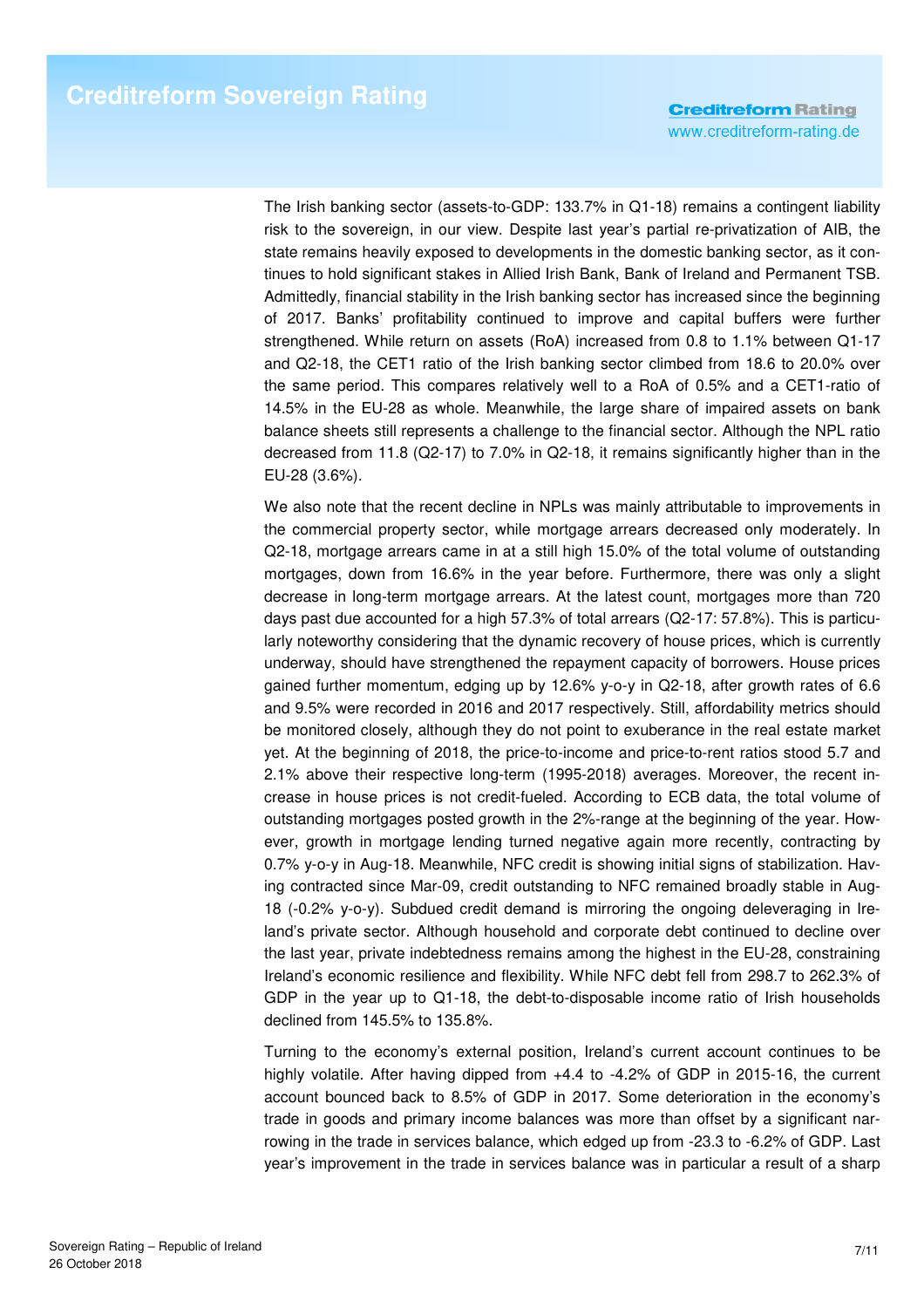decline in R&D-related intellectual property imports, which fell from 16.9 to 4.8% of GDP in 2016-17. The modified current account balance (CA\*), which excludes the depreciation of foreign-owned domestic capital (such as net imports of IP and imports of R&D services), fell from 1.7% to 0.8% of GDP. Headline figures of Ireland's net international investment position should also be interpreted with caution, as gross positions are heavily inflated by business activities of MNEs and the International Financial Services Center (IFSC), which have limited links to the domestic economy. Thus, we believe that the economy's vast stock of external liabilities (2017: 1,905.2% of GDP), which is reflected in a still highly negative net international investment position of -149.3% of GDP (2016: -170.7%), does not present an immediate threat to the domestic economy. Importantly, risks in Ireland's domestic economy related to elevated external indebtedness are somewhat mitigated by the composition of the external debt stock. At the end of 2017, the bulk of external debt (64.9%) was concentrated in the IFSC, while intercompany lending (IMF data), which we regard as a relatively stable source of funding, accounted for 30.1% of external debt.

### **Rating Outlook and Sensitivity**

Our Rating outlook on the long-term sovereign rating is stable, as we assume that the risk situation underlying the key factors affecting sovereign credit risk – including macroeconomic performance, institutional structure, fiscal sustainability, and foreign exposure – is likely to remain fundamentally unchanged over the next twelve months.

We could lower the rating if medium-term GDP growth falls significantly short of our current expectations. The high degree of trade openness leaves the economy susceptible to a slowdown of growth in the US and the EU. Given the economy's strong trade and financial linkages with the UK, a "hard Brexit" remains the main downside risk to our growth projections. In our view, an unorderly exit of the UK from the EU would likely have serious adverse effects on exports and investment and in turn on GDP growth. In the same vein, changes in global tax standards or rising protectionism could endanger the country's attractiveness for FDI and also have negative repercussions on the state's revenue base. That said, a downgrade could occur if we observe significant fiscal slippages or a renewed increase in public debt levels.

Conversely, we could raise the Irish Republic's sovereign rating to "AA-" if medium-term growth significantly outperforms our expectations, or if public finances improve on a sustainable basis, thus resulting in a steeper-than-anticipated downward trend of general government debt. Moreover, we could upgrade our rating if the still high NPL-ratio continues to fall towards EU-28 levels or if deleveraging in the private sector proceeds faster than anticipated.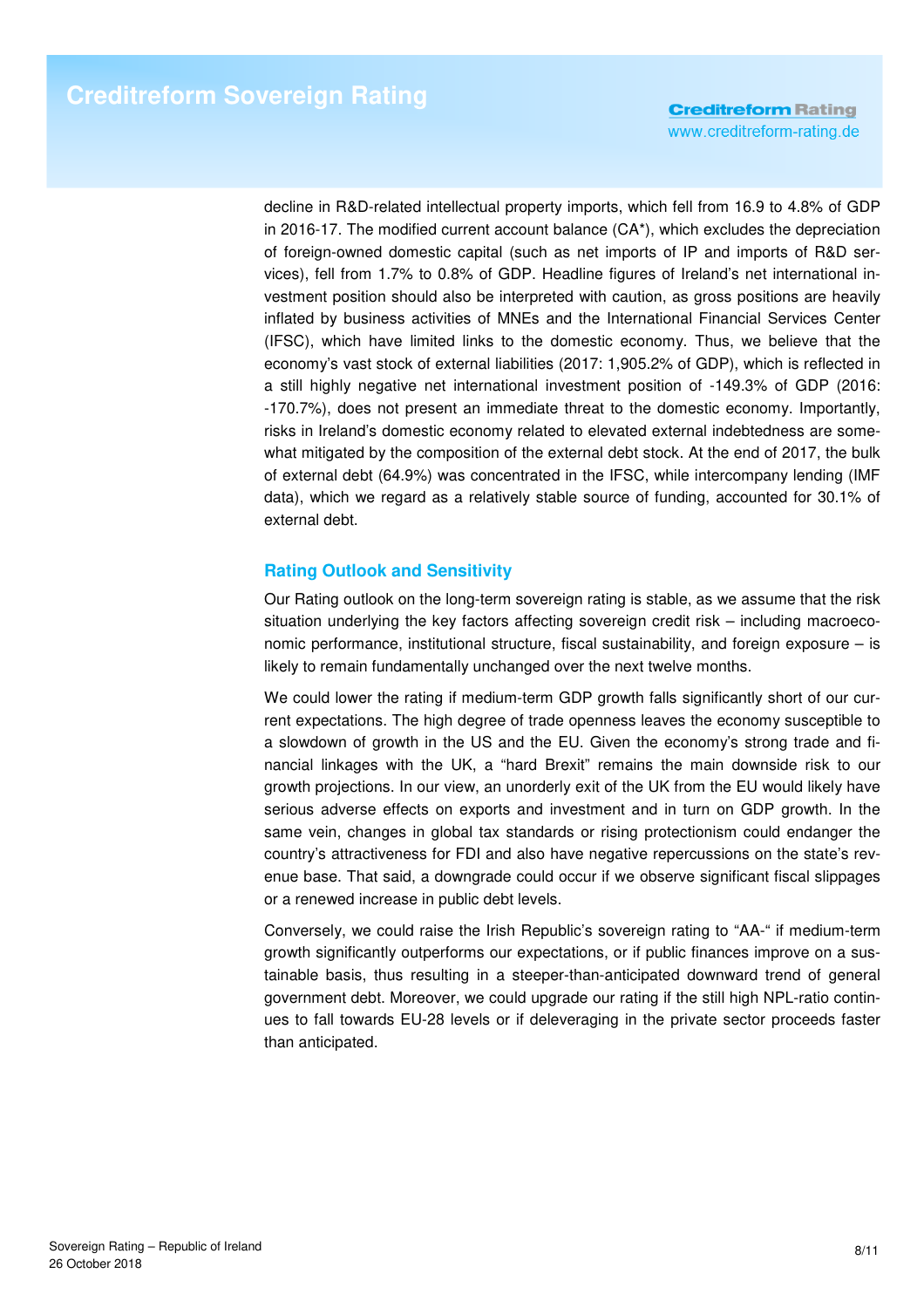Primary Analyst Johannes Kühner Sovereign Credit Analyst j.kuehner@creditreform-rating.de +49 2131 109 1462

Chair Person Benjamin Mohr Head of Sovereign Ratings b.mohr@creditreform-rating.de +49 2131 109 5172

## **Ratings\***

| Long-term sovereign rating                       | $A+$ /stable |
|--------------------------------------------------|--------------|
| Foreign currency senior unsecured long-term debt | $A+$ /stable |
| Local currency senior unsecured long-term debt   | $A+$ /stable |
|                                                  |              |

\*) Unsolicited

# **Economic Data**

|                                       | 2013   | 2014   | 2015   | 2016   | 2017   | 2018e  | 2019e  |
|---------------------------------------|--------|--------|--------|--------|--------|--------|--------|
| Real GDP growth                       | 1.3    | 8.8    | 25.1   | 5.0    | 7.2    | 6.5    | 4.5    |
| GDP per capita (PPP, USD)             | 47.034 | 51.705 | 64,683 | 67.779 | 73.215 | 77.670 | 81,686 |
| HICP inflation rate, y-o-y change     | 0.5    | 0.3    | 0.0    | $-0.2$ | 0.3    | 0.9    | 1.1    |
| Default history (years since default) | n.a.   | n.a.   | n.a.   | n.a.   | n.a.   | n.a.   | n.a.   |
| Life expectancy at birth (years)      | 81.0   | 81.4   | 81.5   | 81.8   | n.a.   | n.a.   | n.a.   |
| Fiscal balance/GDP                    | $-6.1$ | $-3.6$ | $-1.9$ | $-0.5$ | $-0.2$ | $-0.1$ | 0.0    |
| Current account balance/GDP           | 1.5    | 1.1    | 4.4    | $-4.2$ | 8.5    | n.a.   | n.a.   |
| External debt/GDP                     | 924.1  | 949.1  | 866.9  | 817.6  | 724.9  | n.a.   | n.a.   |

Source: International Monetary Fund, Eurostat, own estimates

# **Appendix**

### **Rating History**

| <b>Event</b>          | <b>Publication Date</b> | <b>Rating /Outlook</b> |
|-----------------------|-------------------------|------------------------|
| <b>Initial Rating</b> | 25.11.2016              | A /stable              |
| Monitoring            | 24.11.2017              | A /positive            |
| Monitoring            | 26.10.2018              | $A+$ /stable           |

### **Regulatory Requirements**

In 2011 Creditreform Rating AG (CRAG) was registered within the European Union according to EU Regulation 1060/2009 (CRA-Regulation). Based on the registration Creditreform Rating AG is allowed to issue credit ratings within the EU and is bound to comply with the provisions of the CRA-Regulation.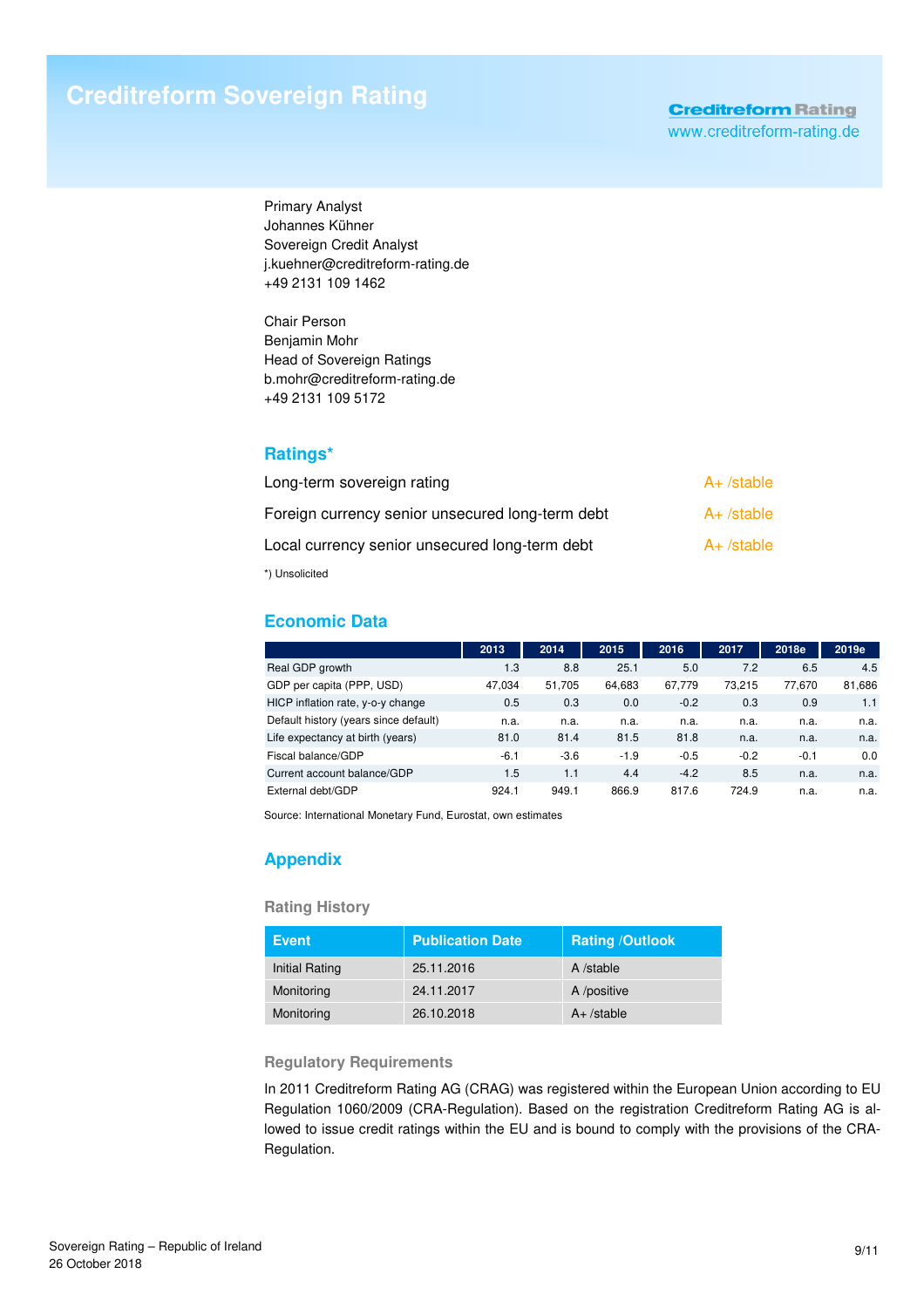This sovereign rating is an unsolicited credit rating. Neither the rated sovereign nor a related third party participated in the credit rating process. Creditreform Rating AG had no access to the accounts, representatives or other relevant internal documents for the rated entity or a related third party. Between the disclosure of the credit rating to the rated entity and the public disclosure no amendments were made to the credit rating.

The rating was conducted on the basis of CRAG´s "Sovereign Ratings" methodology in conjunction with its basic document "Rating Criteria and Definitions". CRAG ensures that methodologies, models and key rating assumptions for determining sovereign credit ratings are properly maintained, upto-date, and subject to a comprehensive review on a periodic basis. A complete description of CRAG´s rating methodologies and basic document "Rating Criteria and Definitions" is published on the following internet page: www.creditreform-rating.de/en/regulatory-requirements/.

To prepare this credit rating, CRAG has used following substantially material sources: International Monetary Fund, World Bank, Organization for Economic Co-operation and Development, Eurostat, European Commission, European Banking Authority, European Central Bank, World Economic Forum, Central Bank of Ireland, Central Statistics Office (CSO), Republic of Ireland - Department of Finance, National Treasury Management Agency.

A Rating Committee was called consisting of highly qualified analysts of CRAG. The quality and extent of information available on the rated entity was considered satisfactory. The analysts and committee members declared that the rules of the Code of Conduct were complied with. No conflicts of interest were identified during the rating process that might influence the analyses and judgements of the rating analysts involved or any other natural person whose services are placed at the disposal or under the control of Creditreform Rating AG and who are directly involved in credit rating activities or approving credit ratings and rating outlooks. The analysts presented the results of the quantitative and qualitative analyses and provided the Committee with a recommendation for the rating decision. After the discussion of the relevant quantitative and qualitative risk factors, the Rating Committee arrived at a unanimous rating decision. The weighting of all risk factors is described in CRAG´s "Sovereign Ratings" methodology. The main arguments that were raised in the discussion are summarized in the "Reasons for the Rating Decision".

As regards the rating outlook, the time horizon is provided during which a change in the credit rating is expected. This information is available within the credit rating report. There are no other attributes and limitations of the credit rating or rating outlook other than displayed on the CRAG website. In case of providing ancillary services to the rated entity, CRAG will disclose all ancillary services in the credit rating report.

The date at which the credit rating was released for distribution for the first time and when it was last updated including any rating outlooks is indicated clearly and prominently in the rating report; the first release is indicated as "initial rating"; other updates are indicated as an "update", "upgrade or downgrade", "not rated", "affirmed", "selective default" or "default".

In accordance to Article 11 (2) EU-Regulation (EC) No 1060/2009 registered or certified credit rating agency shall make available in a central repository established by ESMA information on its historical performance data, including the ratings transition frequency, and information about credit ratings issued in the past and on their changes. Requested data are available on the ESMA website: https://cerep.esma.europa.eu/cerep-web/statistics/defaults.xhtml.

An explanatory statement of the meaning of each rating category and the definition of default are available in the credit rating methodologies disclosed on the website.